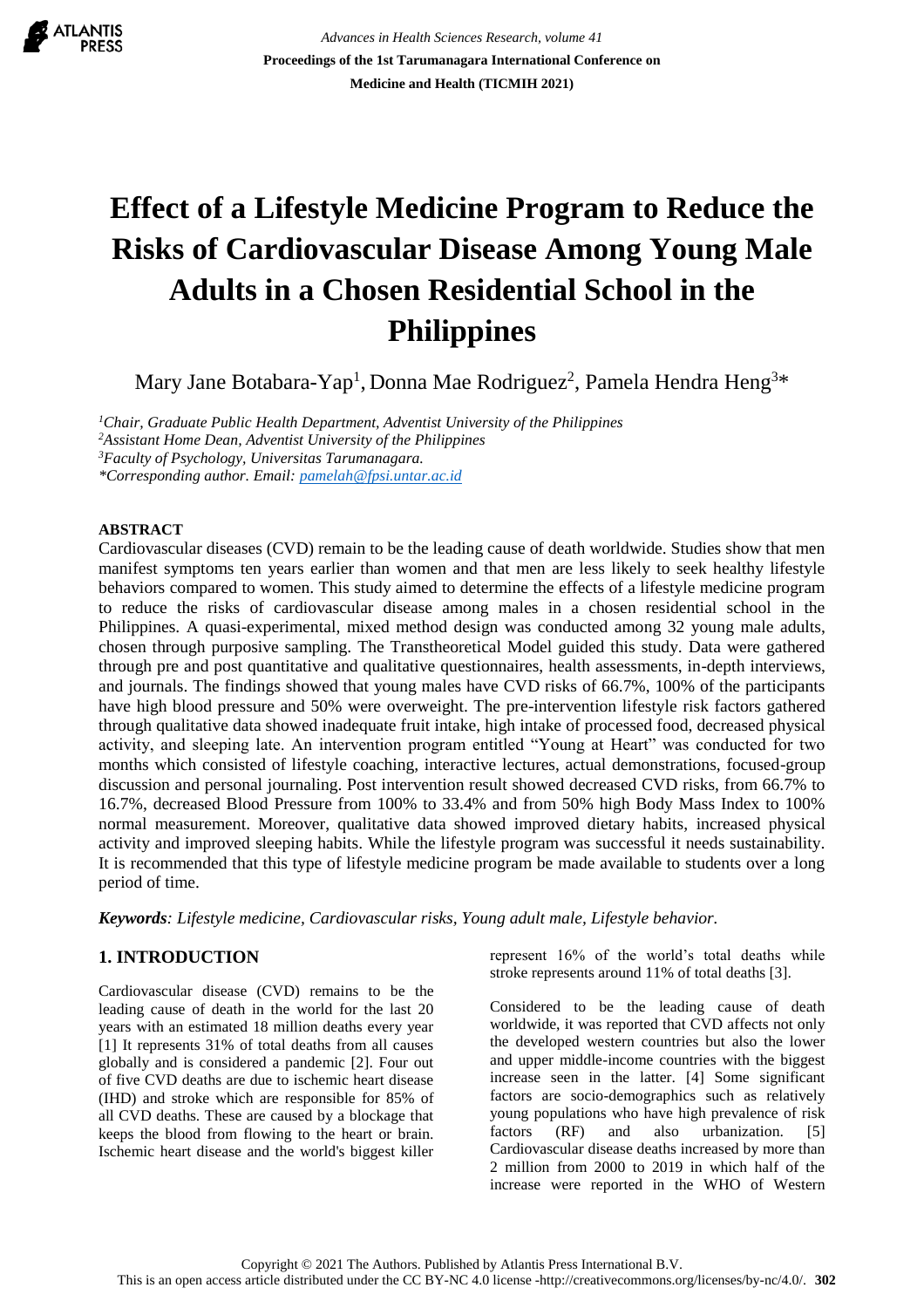Pacific region (WPR), particularly in the Asian countries under the above mentioned region. Cardiovascular disease mortality rates are widely known to be higher in men than in women.[6] Though the symptoms may have varied presentation between genders, studies show that men usually manifest onset of symptoms ten years earlier than women. Therefore, the American Heart Association recommends that the first step to lower the prevalence of CVD is to lower the chances of developing the risk factors of which many are of lifestyle significance even among young adults.[7] Lifestyle habits and practices such as physical activity (PA), healthy diet, weight management, and smoking are the significant risk factors for CVD. However, for the past 20 years, obesity, physical inactivity, and poor diet have been seen among young people in developed countries. In contrast to the adult population, the incidence of CVD among young adults has either plateaued or increased [8].

In the Philippines, there are more than 200 people who die from IHD every day while stroke claims a life every minute. Ischemic heart disease is the top cause of death among males and females in the country with 84,120 deaths representing 14.5 % of total deaths in 2017. It caused 50,503 deaths or 15.2% among males and 33,617 or 13.6% deaths among females [9]. Thus, this study was conducted to determine the effect of a tailored lifestyle medicine intervention program among young adult student males and are currently staying in a residential university in the Philippines.

# **2. REVIEW OF RELATED LITERATURE**

Cardiovascular disease is the number one killer in the world and remains to be the major cause of disability. It is the culprit of one-third of all deaths globally [10]. Four of five CVD deaths are caused by heart attack and stroke. The mortality rate was decreasing among developed countries but recent findings show that it has plateaued and not decreasing anymore [11]. Study shows that men usually manifest symptoms ten years earlier than women [12] and that 4 to 10% of all heart attacks mostly happen to men 20- 39 years of age [13]. In contrast to the older adult population, the incidence of CVD among young adults has either plateaued or increased. The lifestyle factors which contributed to these are obesity, physical inactivity, and poor diet [14]. Another risk factor is High Blood Pressure (BP). Among young adults, there is an increased prevalence of uncontrollable high blood pressure and 38% of it is not detected until before the age of 40. High BP is related to different CVD incidences later in life

(Gooding et al., 2020). While there is a positive association between meat and the risk for high BP, a diet rich in vegetables with low sodium and dairy is the first line of treatment for high BP [15]

Another important RF is overweight and obesity, which are assessed through the measurement of Body Mass Index (BMI). The higher the BMI, the stronger the association to CVD incidence and death. [16] An increase in BMI by one unit is involved in 4% increase in heart attack risk and 6% in stroke. Overweight and obesity are the fifth leading cause of death in the world with an estimated 3 million deaths every year [17] For the past decades, the levels of overweight and obesity in developed and developing countries are consistently increasing [18].

High BP and high BMI are two of the major causes of CVD, and unfortunately are due to poor lifestyle practices such as lack of physical activity, unhealthy dietary practices, specifically increased caloric intake and decreased fruit and vegetables, lack of sleep and poor stress management [19].

Numerous studies have shown that lifestyle modification is an effective way to reduce developing CVD risk. Regular physical activity, healthy diet, and weight management have been shown to greatly decrease CVD risk. In two big cohort studies, adherence to these lifestyle practices lowered CVD risk by >80%. Compared with unhealthy lifestyle, it was reported that lifestyle change is linked to significant reduction of CVD incidents regardless of hereditary factors [19].

This study was guided by the Transtheoretical Model of Behavior Change (TTM) to reduce the risk for CVD through lifestyle modification programs. This model believes that change happens gradually and in stages therefore must be accounted for when seeking to change a behavior [20]. Employing in-depth interviews, the researcher assessed the readiness to change and level of confidence of each participant for each lifestyle behavior and made necessary action plan based on their readiness. The TTM consists of stages of change that helps to evaluate where an individual is in the process of behavioral change. The series of stages are Precontemplation, Contemplation, Preparation, Action, Maintenance, and Termination. Majority of the participants of the study were in the contemplation stage when it comes to dietary changes. Preparation and action stage were identified when it comes to PA, sleep, and stress management where a large part of the action plans have focused in.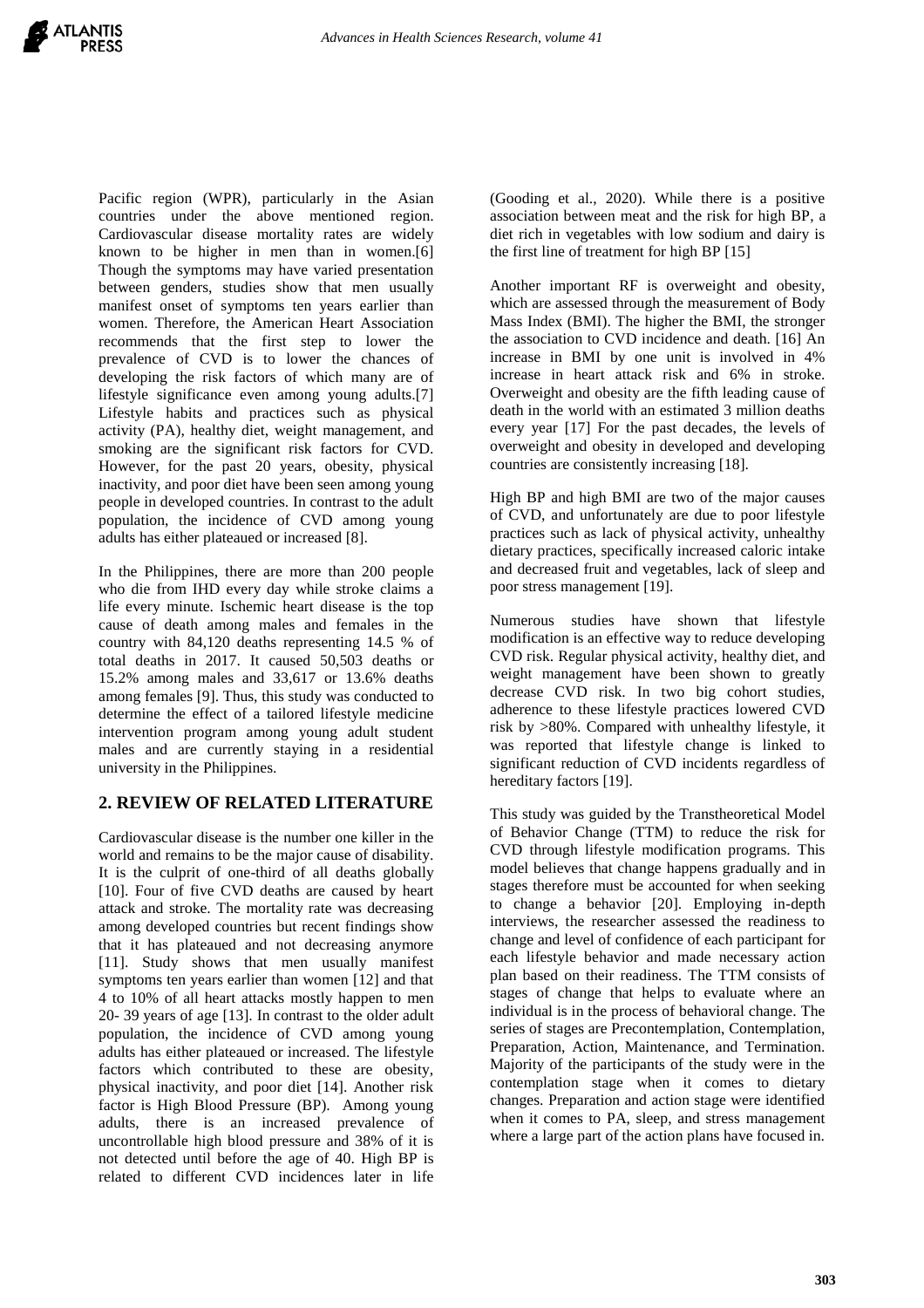#### **3.METHODOLOGY**

To reduce the lifestyle risk factors of young male adults which may contribute to the development of CVD, this study utilized mixed method research design. It employed two-phase data collection method. The first phase was a quantitative needs assessment using survey questionnaire tool and the Heart Disease Risk Calculator by Mayo Clinic conducted for 32 participants to measure their CVD risks. The second phase was a tailored lifestyle medicine intervention program to six participants chosen purposively based on their high CVD RF The intervention program entitled "Young at Heart" was conducted for two months which consisted of lifestyle coaching, interactive lectures, actual demonstrations, focused-group discussion and personal journaling.

This first phase of the study was done in a boarding school in the Philippines through purposive sampling with the following criteria: (1) male (2) between the ages of 18-30 years old (3) currently staying in the residential school (4) must be a Filipino. The second phase of the study was targeted to six who are at risk of CVD (from the first phase) as evidenced by the following health assessments: (1) diastolic BP of 120 mmHg and higher and (2) BMI of 25 and higher, (3) High CVD Risk based on the CVD calculator. Those who do not have the mentioned CVD risks were not eligible to be included due to the purpose of the study.

The validated questionnaire consisted questions on lifestyle practices of the participants. They were asked to select whether they always, often, rarely or never practiced a healthy eating pattern, physical activity, and sleep health. The result of the survey became the basis of the lifestyle intervention program conducted among the participants. To identify the CVD risk, Heart Disease Risk Calculator was utilized. It was a tool based on 1) Framingham Heart Study Cardiovascular Disease 10-Year BMI-based Risk Score Calculator, 2) Framingham Heart Study General Cardiovascular Disease 30-Year Lipid-based and BMI-based Calculators, and 3) ACC/AHA Pooled Cohort Equations CV Risk Calculator. This tool estimates the risk based on factors such as weight, PA, and smoking history in comparison with others in the same age group (Mayo, 2021). For the assessment of the qualification,  $\langle 5\% \rangle$  is low risk, 5 -7.4% is borderline risk, 7.5 - 19.9% is intermediate risk, and >20% is high risk.

Data collection was carried out in the second week of February 2021 and the qualitative data was collected in the first week of May of the same year. Health assessment includes Blood Pressure-taking, measuring the Body Mass Index through height and weight. The same machines were used pre and post intervention and was calibrated accordingly. Data was analyzed through in-depth content analysis and observations and using percentage.

The study was approved by the University's Ethics Review Board and followed according to the Helsinki Declaration of Ethical Research in conducting research using human participants.

#### **4. RESULTS AND DISCUSSION**

During the intervention program, there was a total of six young male adults as participants. Majority of the participants were aged 26 to 30 years old while the minority were 20 to 25 years of age. All of them are currently residing in the residential school and more than half of them have been in the university as work scholars for six to 10 years. Half of the participants have a family medical background of diabetes, high blood pressure, and stroke.

The pre-intervention CVD risks of the participants was 66.7%, as measured by the Heart Disease Risk Calculator by Mayo Clinic; 50% of them were overweight, 50% are on the category of Stage 1 Hypertension (HPN), 16.7% on stage 2 Hypertension (HPN) while 33.3% have elevated BP. This is reflected in Table 1.

**Table 1**. Pre-intervention risk factors in terms of Blood Pressure, Body Mass Index and CVD Risk

| <b>Risk Factors</b>   | Frequency      | Percentage |
|-----------------------|----------------|------------|
| <b>Blood Pressure</b> |                |            |
| Elevated              | $\mathfrak{D}$ | 33.3%      |
| Stage 1 HPN           | 3              | 50%        |
| Stage 2 HPN           | 1              | 16.7%      |
| <b>BMI</b>            |                |            |
| <b>Normal</b>         | 3              | 50%        |
| Overweight            | 3              | 50%        |
| <b>CVD Risk</b>       |                |            |
| <b>Low Risk</b>       | $\mathfrak{D}$ | 33.3%      |
| <b>At Risk</b>        |                | 66.7%      |

Increased BP at a young age was closely related to poor health practices. It contributes to early development of coronary artery disease, heart failure, stroke, and heart attack. Overall, it increases death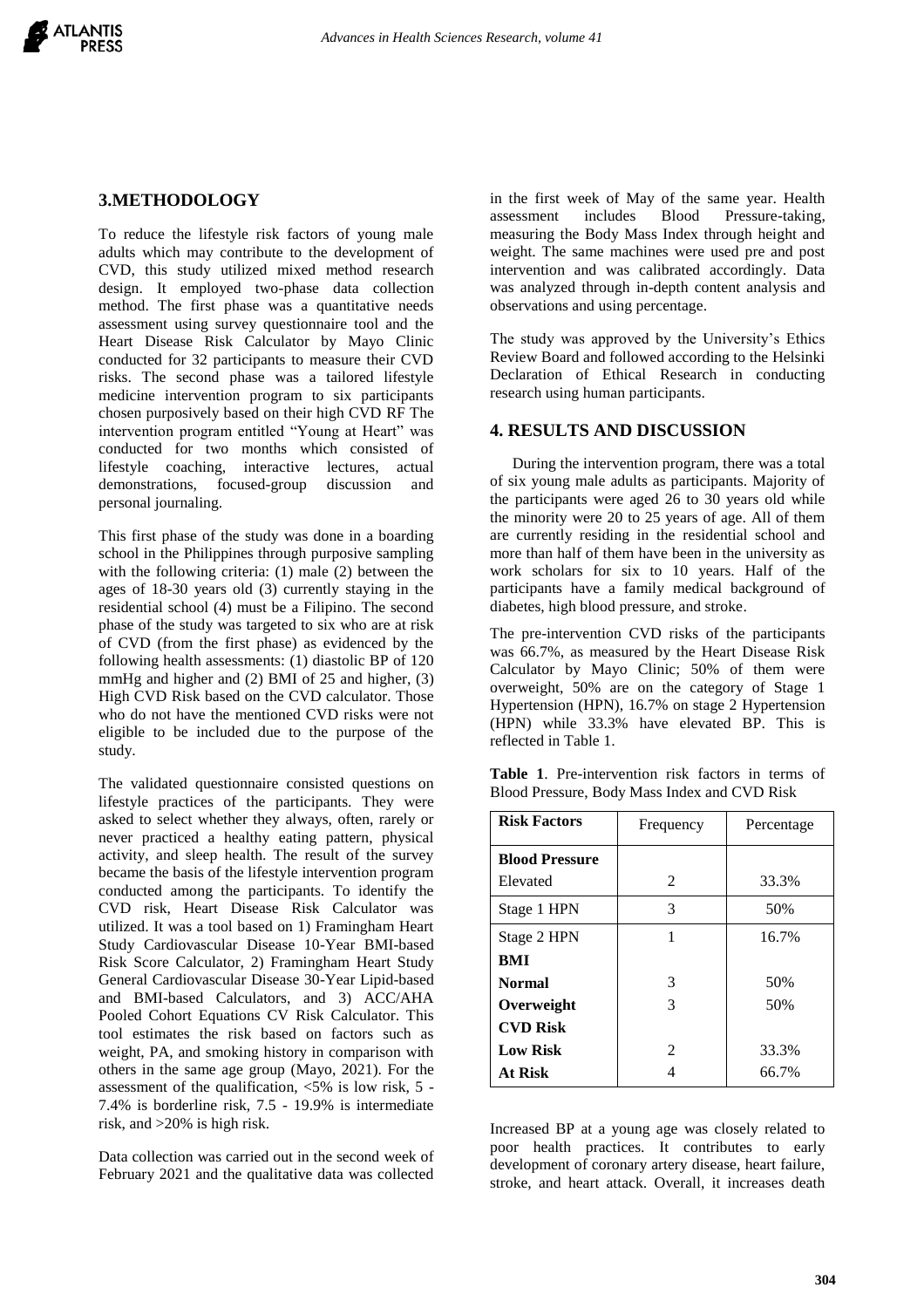from all causes [21]. Overweight and obesity were connected to some CVD RF including high blood lipids, high triglycerides, Low Density Lipoprotein (LDL) cholesterol and total cholesterol, high BP, impaired blood sugar level, and metabolic syndromes. It is also associated with increased risk for heart failure [22].

The second research objective of the study was to determine the pre-intervention lifestyle practices of the participants in terms of dietary habits, physical activity and sleeping habits. In-depth interview was conducted and data was analyzed using qualitative content analysis. Result showed that prior to the intervention program, participants have unhealthy diet as reflected by lack of fruits in the diet, increased intake of simple or refined carbohydrates and increase consumption of processed food. Moreover, participants showed absence or lack of physical activity and lack of proper sleep. Table 2 summarizes the result.

**Table 2**. Pre-intervention lifestyle practices of the participants

| Lifestyle<br>Practices | Participants'<br>Comments                                                                                                                 | <b>Emerging Theme</b>                                                                                                |
|------------------------|-------------------------------------------------------------------------------------------------------------------------------------------|----------------------------------------------------------------------------------------------------------------------|
| Dietary<br>Habits      | ''I do not eat much<br>fruit. Last month, I<br>had one or two in a<br>day but none this<br>$month.$ "                                     | <b>Unhealthy Diet as</b><br>evidenced by:<br>1.<br>lack<br>of<br>fruits<br>in<br>the diet,<br><b>Increased</b><br>2. |
|                        | "I eat rice for<br>breakfast, lunch<br>and dinner and the<br>portion is big."                                                             | intake of<br>simple/ref<br>ined<br>carbohydr<br>ates                                                                 |
|                        | "I eat mostly<br>processed food,<br>like sardines,<br><i>instant noodles</i> ,<br>$etc.$ "                                                | consuming<br>processed and<br>canned foods,                                                                          |
| Physical<br>Activity   | "I barely have<br>physical activity. I<br>really do not<br>exercise. I am a<br>potato couch. I do<br>not like jogging<br>and never did at | Absence or lack of<br>physical activity                                                                              |

|                   | all."<br>"Whenever I am<br>free, maybe once a                                                                                                                                                       |              |                |
|-------------------|-----------------------------------------------------------------------------------------------------------------------------------------------------------------------------------------------------|--------------|----------------|
|                   | week, I go to the<br>student park<br>to<br>play table tennis or<br>volleyball but it is                                                                                                             |              |                |
|                   | not my priority."<br>"The thing is, aside<br>from having no<br>interest; I think it                                                                                                                 |              |                |
|                   | is a waste of time.<br>It may be for the<br>rich but not for a<br>poor boy like me."                                                                                                                |              |                |
| Sleeping<br>Habit | Ί<br>avoid<br>cannot<br>sleeping late<br>at<br>night due to a full<br>load of classes with<br>lots<br>$\mathfrak{g}$<br>requirements. My<br>sleeping<br>time<br>would be between<br>12 and one AM." | <b>Sleep</b> | Lack of Proper |
|                   | "Honestly,<br>my<br>regular<br>sleeping<br>time is between 12<br>and $2$ AM." My<br>sleeping<br>average<br>hours is 4 -6 hours.                                                                     |              |                |
|                   | "I see myself<br>as<br>one lacking<br>in<br>Due<br>sleep.<br>to<br>requirements,<br>my<br>sleeping<br>time<br>would be<br>11:30<br>PM and much later<br>if I have to meet<br>deadlines."            |              |                |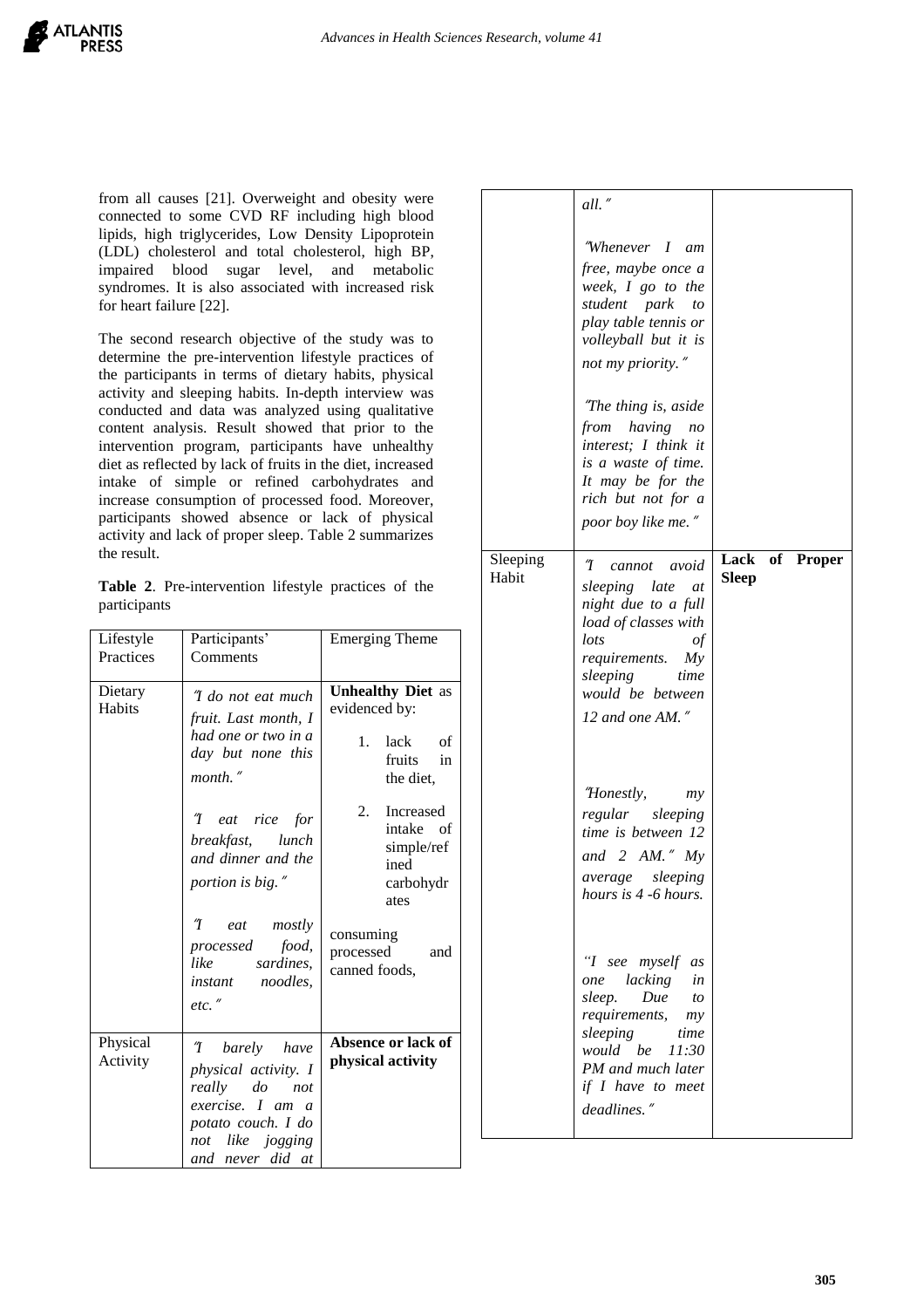Numerous studies support the relationship of poor nutrition to CVD risk, especially the highly processed food [23]. Low fruit intake among younger men had greater association with CVD death compared to women and that low intake of fruits resulted in 1.8 million cardiovascular deaths [24]. On physical activity, the World Health Organization documented that time limitation was the top reported PA barrier among students who do not have time to exercise contributing to 51.3% [25] and as compared to prior entering college, a significant decrease among youth was noted [26]. Lastly, researchers confirmed that sleep health had an important role in CVD development and must be promoted for heart wellness and that not enough sleep duration of 7-8 hours causes a considerable danger that contributes to CVD morbidity and mortality wellness [27].

The final research question dealt with the effect of the lifestyle medicine intervention program to the participants in terms of lifestyle factors BP, BMI and CVD RF) as well as the changes in the lifestyle practices. Result showed that participants have decreased CVD risks, from 66.7% to 16.7%, decreased BP from 100% abnormal to 66.7% normal, 16.7% elevated and 16.7% stage 1, respectively. Lastly, from 50% high BMI to 100% normal measurement.

**Table 3**. Post intervention risk factors in terms of Blood Pressure, Body Mass Index and CVD Risk

| <b>Risk Factors</b>                  | <b>Frequency</b> | <b>Percentage</b> |
|--------------------------------------|------------------|-------------------|
| Normal<br><b>Blood</b><br>Pressure   | 4                | 66.7%             |
| <b>Blood</b><br>Elevated<br>Pressure | 1                | 16.7%             |
| 1<br>Stage<br>Hypertension           | 1                | 16.7%             |
| Normal BMI                           | 6                | 100%              |
| CVD Risk (Low)                       | 1                | 16.7%             |

Studies confirm that lifestyle changes including adopting a healthy diet, being physically active, and having normal weight are significant factors that can lower CVD risk factors especially over a period of prolonged practice. In the Physicians' Health Study of 20,900 healthy men, the men who adhered to at least 4 out of 6 lifestyles (normal weight, not smoking, regular PA, moderate alcohol intake, high

fiber breakfast, fruits and vegetable consumption) had 10% significantly lower risk for heart disease compared to those who did not adhere and had 21% risk [28].

As for the lifestyle practices of the respondents, the participants improved on two out of three lifestyle factors: increased physical activity and improved sleep. Participants had a challenge in improving their dietary habits as the residential school was adhering to strict quarantine protocols due to COVID-19 pandemic; however, they were determined to improve their dietary habits, especially after the pandemic.

**Table 4.** Post intervention lifestyle practices of the participants

| Lifestyle<br>Practices | Participants' Comments                                                                                                                                                                                                                                                              | Emerging<br>Theme                                                                                                                               |
|------------------------|-------------------------------------------------------------------------------------------------------------------------------------------------------------------------------------------------------------------------------------------------------------------------------------|-------------------------------------------------------------------------------------------------------------------------------------------------|
| Physical<br>Activity   | "So I started jogging for<br>less than an hour at the<br>student<br>park<br>every<br>morning." Some students<br>reported,<br>"So after putting it into<br>practice, I realized its<br>benefits. Now I use my<br>leisure time for exercise<br>such as jogging around<br>the campus." | <b>Achieving</b><br>>150<br><b>Minutes</b><br>of<br><b>Moderate</b><br><b>Intensity</b><br>of<br><b>Physical</b><br><b>Activity</b><br>Per Week |
|                        | "In estimate, I reach 180<br>minutes of physical<br><i>activity in a week.</i> "                                                                                                                                                                                                    |                                                                                                                                                 |
|                        | "I would start my day<br>with an early morning<br>jog and I would end up<br>at the Student Park to<br>table tennis,<br>play<br>badminton or volleyball.<br>If I can't do it in the<br>morning, I make sure to<br>have<br><i>time</i><br>in<br>the<br>afternoon.                     |                                                                                                                                                 |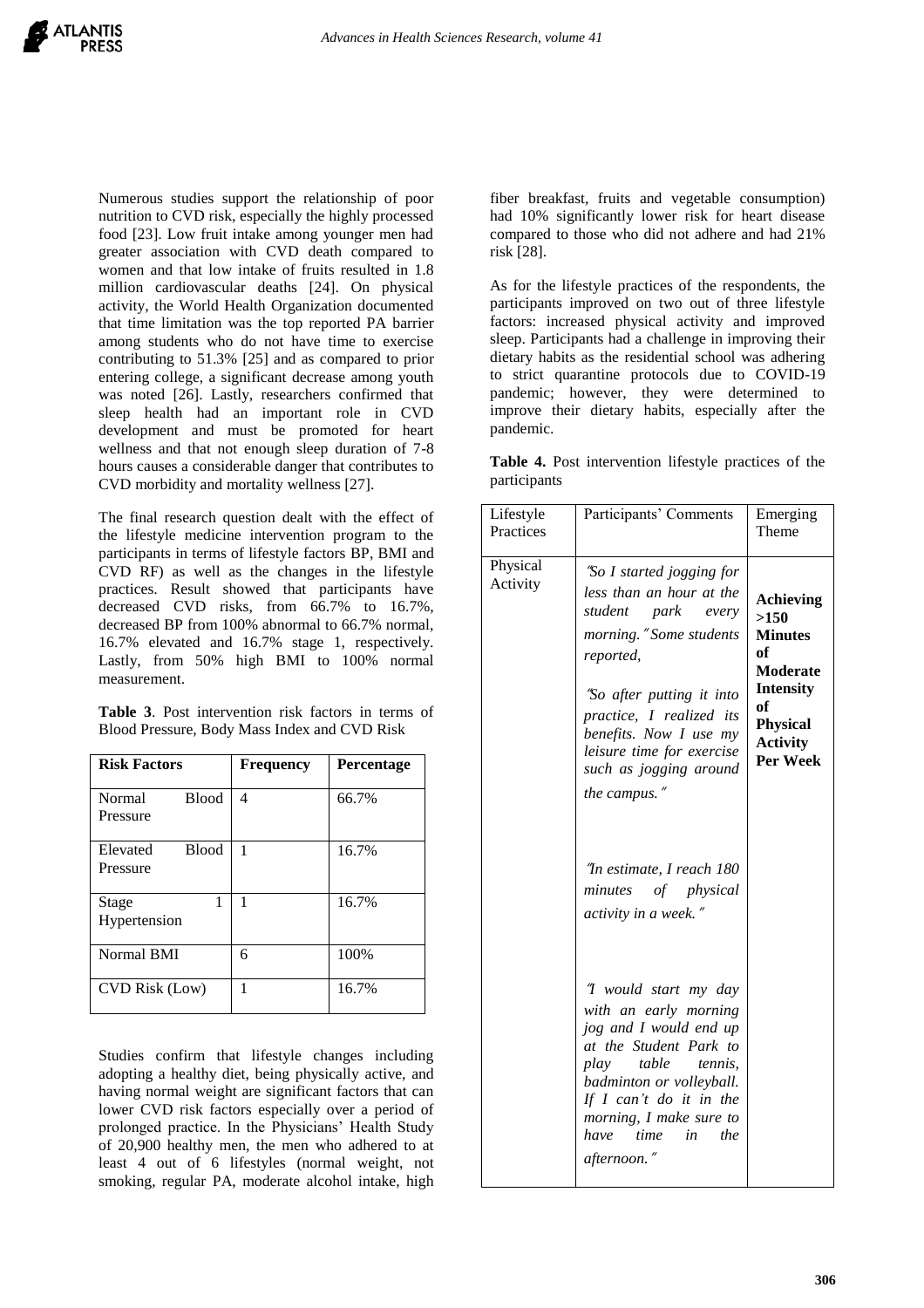| Sleeping<br>Habit | "After the lecture about<br>sleep, I am now getting<br>7 hours of sleep. I have<br>experienced it and I<br>realized that that is how<br><i>it is supposed to be.</i> "                                                                   | Achieving<br>seven<br>(7)<br>of<br>hours<br>sleep. |
|-------------------|------------------------------------------------------------------------------------------------------------------------------------------------------------------------------------------------------------------------------------------|----------------------------------------------------|
|                   | <i>T</i> started achieving 7-8<br>hours and I experienced<br>many benefits. I am<br>maintaining it and even<br><i>applying</i> the<br>sleep<br>hygiene that you taught<br>us. I started sleeping at<br>10 PM and woke up at 6<br>$AM.$ " |                                                    |
|                   | "It<br>has become<br>my<br><i>practice to sleep before</i><br>10 AM and wake up at 6<br>AM. If I knew I had<br>work duties the next day,<br>I would even<br>sleep<br>earlier and wake<br>$\mu$<br>earlier."                              |                                                    |

Literature has shown that although there is no threshold level of physical activity that must be reached before seeing the benefits, the dose-response relationship is: the more physically active, the more benefits. Most health benefits are achieved at 150 minutes a week of moderate-intensity PA or 75 minutes of vigorous intensity PA. Vigorous-intensity PA may have modest additional benefits including lower mortality rates and CVD RF [29]. As with regards to sleep, studies showed that among those who sleep 7-8 hours every night, there was a lowest heart attack and stroke mortality. Normally, BP goes down when a person is sleeping; therefore, BP is maintained on a normal level for the next day [30]. Compared to individuals who sleep more than 9 hours, those who sleep 7 hours have normal BP [31].

# **5. CONCLUSION**

Lifestyle Medicine is gaining momentum in preventing chronic diseases. Lifestyle modification and health promotion have been successful in

reducing half of the CVD mortality and that that lifestyle change is linked to significant reduction of CVD events regardless of hereditary factors.

In this study, result has shown how a tailored lifestyle intervention can have a positive effect in the health status and lifestyle practices of the participants. Young adults who are still in the university may not be aware of their CVD risks but education is a great tool for advocating lifestyle changes. Using health assessments that are not costly may be used to assess young adults' risks for CVD. Lifestyle changes may not always mean spending cash. Achieving what they can such as exercising, sleeping 7-8 hours, and proper stress management were proven to have positive effect on their blood pressure and weight. It is recommended that universities and schools must have a sustainable lifestyle program that will benefit their students.

## **ACKNOWLEDGMENTS**

The Authors would like to acknowledge the participants of the lifestyle intervention program, the University where the study was conducted, as well as the Dean of the Residential home where the participants were staying throughout the duration of the study.

## **REFERENCES**

- [1] Pan American Health Organization (PAHO) (2020). WHO reveals leading causes of death and disability worldwide: 2000-2019. [https://www.paho.org/en/news/9-12-2020-who](https://www.paho.org/en/news/9-12-2020-who-reveals-leading-causes-death-and-disability-worldwide-2000-2019)[reveals-leading-causes-death-and-disability](https://www.paho.org/en/news/9-12-2020-who-reveals-leading-causes-death-and-disability-worldwide-2000-2019)[worldwide-2000-2019](https://www.paho.org/en/news/9-12-2020-who-reveals-leading-causes-death-and-disability-worldwide-2000-2019)
- [2] Rippe, J. M. (2019). Lifestyle MedicineThird Edition. Taylor & Francis Group, LLC.
- [3] WHO. (2020). The top 10 causes of death. [https://www.who.int/news-room/fact](https://www.who.int/news-room/fact-sheets/detail/the-top-10-causes-of-death)[sheets/detail/the-top-10-causes-of-death](https://www.who.int/news-room/fact-sheets/detail/the-top-10-causes-of-death)
- [4] CDC. (2021). How Does Sleep Affect Your Heart Health? Center for Disease Control website. Retrieved from: https://www.cdc.gov/bloodpressure/sleep.htm
- [5] Huxley, R. R., Hirakawa, Y., Hussain, M. A., Aekplakorn, W., Wang, X., Peters, S. A., Mamun, A., & Woodward, M. (2015). Age- and Sex-Specific Burden of Cardiovascular Disease Attributable to 5 Major and Modifiable Risk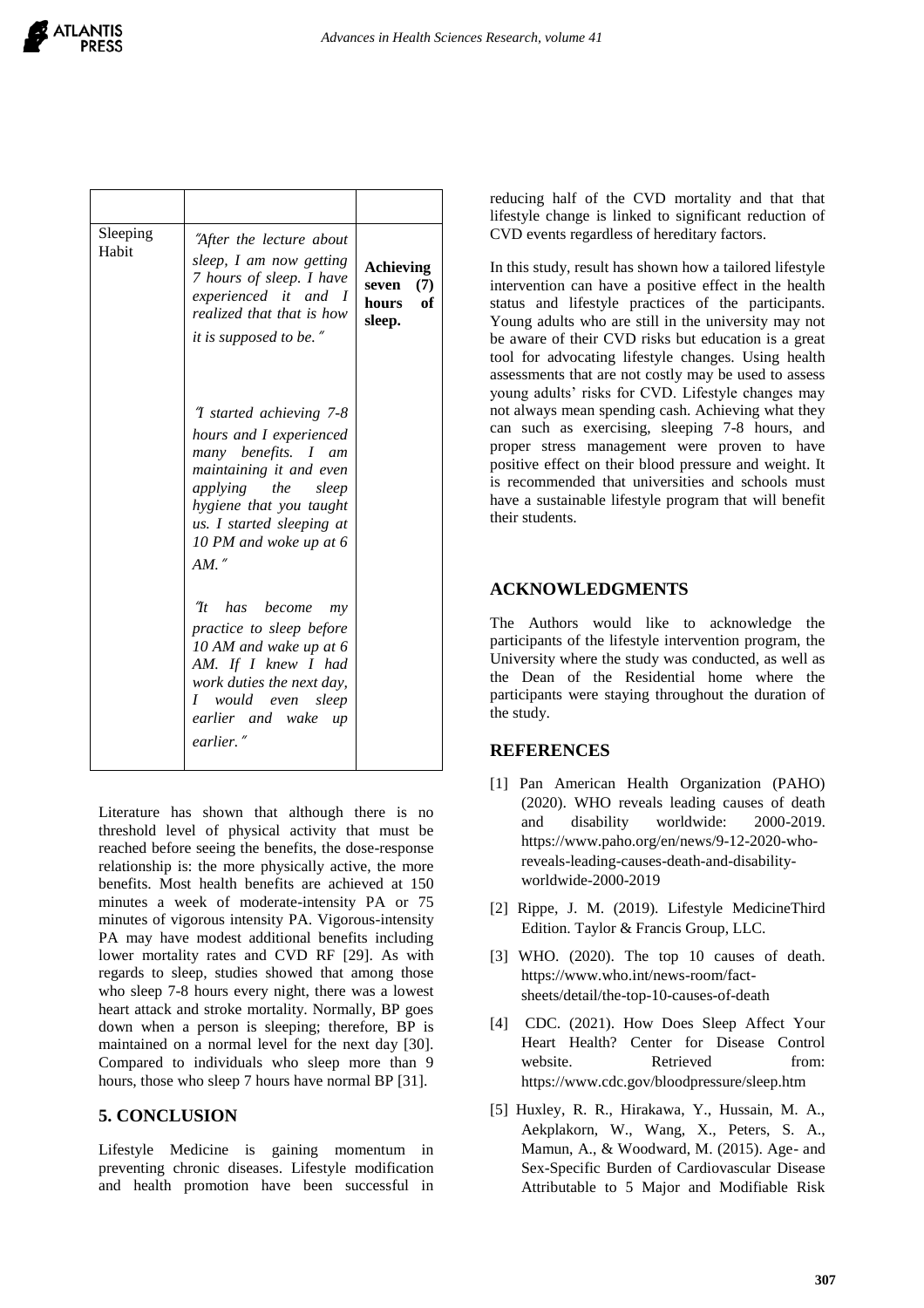Factors in 10 Asian Countries of the Western Pacific Region. Circulation journal : official journal of the Japanese Circulation Society, 79(8), 1662–1674. <https://doi.org/10.1253/circj.CJ-15-0661>

[6] Bots, S.H., Peters, S.A.E., & Woodward, M. (2017). Sex differences in coronary heart disease and stroke mortality: a global assessment of the effect of ageing between 1980 and 2010. BMJ Global Health. [https://doi:10.1136/bmjgh-2017-](https://doi:10.1136/bmjgh-2017-%20000298) [000298](https://doi:10.1136/bmjgh-2017-%20000298)

- [7] [O'Toole, J., Gibson, I., Flaherty,](https://www.sciencedirect.com/science/article/abs/pii/S1555415519301758#!) G. T. (2019). Young Adults' Perception of Cardiovascular Disease Risk. <https://doi.org/10.1016/j.nurpra.2019.06.010>
- [8] Andersson, C., & Vasan, R. S. (2018). Epidemiology of cardiovascular disease in young individuals. Nature reviews. Cardiology,15(4),230–240. <https://doi.org/10.1038/nrcardio.2017.154>
- [9] Philippine Statistic Authority. (June 10, 2019). Registered Deaths in the Philippines,2017. <https://psa.gov.ph/vital-statistics/id/138794>
- [10] Roth, G. A., Johnson, C., Abajobir, A., Abd-Allah, F., Abera, S. F., Abyu, G., Ahmed, M., Aksut, B., Alam, T., Alam, K., Alla, F., Alvis-Guzman, N., Amrock, S., Ansari, H., Ärnlöv, J., Asayesh, H., Atey, T. M., Avila-Burgos, L., Awasthi, A., Banerjee, A., … Murray, C. (2017). Global, Regional, and National Burden of Cardiovascular Diseases for 10 Causes, 1990 to 2015. Journal of the American College of Cardiology,  $70(1)$ ,  $1-25$ . <https://doi.org/10.1016/j.jacc.2017.04.052>
- [11]Centers for Disease Control and Prevention. (2021). Men and Heart Disease. Center for Disease Control website. Retrieved from: https://www.cdc.gov/heartdisease/men.htm
- [12] Rippe, J. M. (2019). Lifestyle Medicine Third Edition. Taylor & Francis Group, LLC.
- [13] Harvard Health Publishing. (2019). Premature heart disease. [https://www.health.harvard.edu/heart](https://www.health.harvard.edu/heart-health/premature-heart-disease)[health/premature-heart-disease](https://www.health.harvard.edu/heart-health/premature-heart-disease)
- [14] Andersson, C., & Vasan, R. S. (2018). Epidemiology of cardiovascular disease in young individuals. Nature reviews. Cardiology,

15(4), 230–240. <https://doi.org/10.1038/nrcardio.2017.154>

- [15] Kelly, J., & Shull, J. (2019). Foundation of Lifestyle Medicine: The Lifestyle Medicine Board Review Manual 2nd Edition. American College of Lifestyle Medicine.
- [16] Khan, S. S., Ning, H., Wilkins, J. T., Allen, N., Carnethon, M., Berry, J. D., Sweis, R. N., & Lloyd-Jones, D. M. (2018). Association of Body Mass Index With Lifetime Risk of Cardiovascular Disease and Compression of Morbidity. JAMA cardiology, 3(4), 280–287. <https://doi.org/10.1001/jamacardio.2018.0022>
- [17] Carbone S, Canada J. M., Billingsley H. E., Siddiqui M. S., Elagizi A., & Lavie C. J. (2019). Obesity paradox in cardiovascular disease: where do we stand?. Vasc Health Risk Manag. <https://doi.org/10.2147/VHRM.S168946>
- [18] Fuster, V. & Kelly, B. B. (2010). Institute of Medicine (US) Committee on Preventing the Global Epidemic of Cardiovascular Disease: Meeting the Challenges in Developing Countries;Promoting Cardiovascular Health in the Developing World: A Critical Challenge to Achieve Global Health. National Academies Press. https://www.ncbi.nlm.nih.gov/books/NBK45693 / doi: 10.17226/12815
- [19] Stetic, L., Belcic, I., Sporis, G., Stetic, L., & Starcevic, N. (2021). Influence of Physical Activity on the Regulation of Disease of Elderly Persons with Metabolic Syndrome. International Journal of Environmental Research and Public Health, 18(1), 275. [https://doi:10.3390/ijerph18010275](about:blank)
- [20] Kelly, J., & Shull, J. (2019). Foundation of Lifestyle Medicine: The Lifestyle Medicine Board Review Manual 2nd Edition. American College of Lifestyle Medicine.
- [21] [Hinton,](https://www.ahajournals.org/doi/full/10.1161/HYPERTENSIONAHA.119.13820) T. C., [Adams,](https://www.ahajournals.org/doi/full/10.1161/HYPERTENSIONAHA.119.13820) Z. H., [Baker,](https://www.ahajournals.org/doi/full/10.1161/HYPERTENSIONAHA.119.13820) R. P., [Hope,](https://www.ahajournals.org/doi/full/10.1161/HYPERTENSIONAHA.119.13820) K. A., [Paton,](https://www.ahajournals.org/doi/full/10.1161/HYPERTENSIONAHA.119.13820) J. F. R., [Hart,](https://www.ahajournals.org/doi/full/10.1161/HYPERTENSIONAHA.119.13820) E. C., and [Nightingale,](https://www.ahajournals.org/doi/full/10.1161/HYPERTENSIONAHA.119.13820) A. K. (2019). Investigation and Treatment of High Blood Pressure in Young People. [https://www.ahajournals.org/doi/full/10.1161/H](https://www.ahajournals.org/doi/full/10.1161/HYPERTENSIONAHA.119.13820) [YPERTENSIONAHA.119.13820](https://www.ahajournals.org/doi/full/10.1161/HYPERTENSIONAHA.119.13820)
- [22] Cleveland Clinic. (2021). Obesity & Heart Disease.